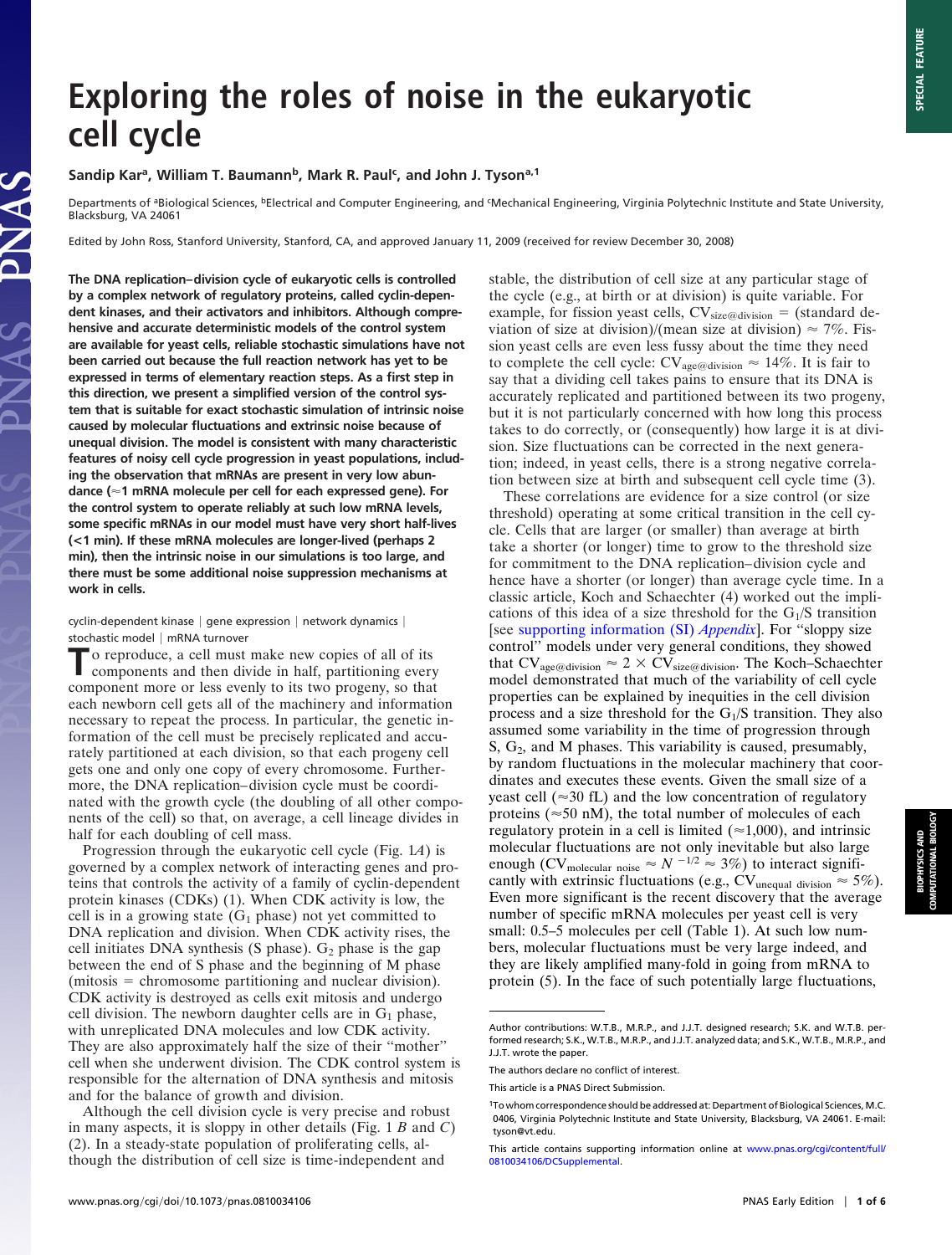

**Fig. 1.** Cell cycle statistics. (*A*) Schematic illustration of a cell lineage undergoing growth and division. Each cell is born at a particular size (*S*bir) and divides at some larger size (S<sub>div</sub>). The birth size of a daughter cell is some fraction p of the division size of its mother, where p is a random number drawn from a normal distribution with mean 0.5 and 5% CV. The cell cycle time ( $T_{\rm cc}$ ) is the time between cell birth and division; it may also be called cell age at division. The interdivision period is divided into four phases, depending on the state of the chromosomal DNA: G<sub>1</sub> (unreplicated chromosomes), S (replicating chromosomes), G<sub>2</sub> (replicated chromosomes), M (dividing chromosomes). During G<sub>1</sub> phase, CDK activity is low, whereas CDK activity is high during S + G<sub>2</sub> + M phases. (*B* and *C*) Histograms for cell length (*B*) and age (*C*) in a sample of dividing fission yeast cells. Data were redrawn from Miyata et al. (23). Fission yeast cells are rod-shaped; they grow in length only at a fixed radius, so cell length is a proxy for cell size. For this yeast cell sample, mean size at division = 13.4  $\mu$ m (CV = 7.5%), and mean age at division = 116 min (CV = 13.8%).

it is hard to understand how the CDK control system can function with any reliability.

It is our intention in this article to explore the relative contributions of intrinsic and extrinsic noise sources to variability in cell cycle properties of yeast and other eukaryotes. To be reliable, the model must capture the basic dynamic features of the CDK control system (Table 2), it must be formulated in terms of elementary chemical reactions so that the effects of molecular noise can be calculated accurately, and it must operate in the experimentally measured ranges of protein numbers and mRNA numbers. The model must have a mechanism for size regulation, and it must account for cell growth and sloppy cell division. By turning on and off the various sources of noise in the model, we will investigate the relative roles of protein fluctuations, mRNA fluctuations, and uneven division.

There have been several earlier studies of noise effects on cell cycle progression. Starting from ordinary differential equation models of yeast cell cycle controls, Sveiczer et al. (6, 7) and Steuer (8) derived stochastic, Langevin-type equations that superimposed white noise on an underlying deterministic system. Mura and Csikasz-Nagy (9) took a different approach, by using Gillespie's algorithm to simulate stochastic evolution of Chen's deterministic model (10) of the budding yeast cell cycle. In all of these cases, although one may question the

#### **Table 1. Numbers of molecules (per haploid yeast cell) for several cell cycle genes**

|                   |       | Protein |           |  |  |
|-------------------|-------|---------|-----------|--|--|
| Gene              | mRNA* | Ref. 24 | Ref. 25   |  |  |
| CDC <sub>28</sub> | 2.2   | 6,700   | 6,000     |  |  |
| CLN <sub>2</sub>  | 1.2   | 1,300   | 1,000     |  |  |
| CLN <sub>3</sub>  | 1.1   | $ND+$   | 110       |  |  |
| CLB <sub>2</sub>  | 1.1   | 340     | 500       |  |  |
| CLB5              | 0.9   | 520     | 390       |  |  |
| SWI5              | 0.8   | 690     | <b>ND</b> |  |  |
| MCM1              | 1.6   | 9,000   | ND        |  |  |
| SIC <sub>1</sub>  | 1.9   | 770     | 100       |  |  |
| CDC14             | 1.0   | 8,500   | <b>ND</b> |  |  |

\*mRNA data are from http://web.wi.mit.edu/young/expression/transcriptome.html.

†ND, not done.

validity of the stochastic approach to compute intrinsic noise in the control system correctly, the authors drew interesting conclusions about certain mutant cells where stochastic fluctuations play important roles in their aberrant behavior. Zhang et al. (11), Braunewell and Bornholdt (12), Ge et al. (13), and Okabe and Sasai (14) have presented stochastic models of the yeast cell cycle based on a deterministic Boolean model from Li et al. (15). The main concern of all of these authors was the robustness of cell cycle progression in the presence of intrinsic and extrinsic sources of noise. None of them compared their models to observed statistics of cell cycle properties in wild-type or mutant cells.

#### **The Model**

Our model of the CDK control system (Fig. 2) is based on earlier work by Sabouri-Ghomi et al. (16), who ''unpacked'' a phenomenological model from Tyson and Novak (17). The Tyson– Novak model is based on a bistable switch, created by the antagonism between the complex CycB–Cdk1 (called X) and the complex Cdh1–APC (called Y). Active Y catalyzes the degradation of CycB (thereby destroying X), whereas active X phosphorylates Cdh1 (thereby inactivating Y). In  $G_1$  phase, the switch is in the OFF position (i.e.,  $X$  OFF and  $Y$  ON), and it flips to the ON position at the G1/S transition. Tyson and Novak modeled the phosphorylation and dephosphorylation of Y by nonelementary (Michaelis–Menten) rate laws. To prepare the Tyson–Novak model for stochastic simulations, Sabouri-Ghomi et al. (16) unpacked the Michaelis–Menten steps into elementary reactions (substrate  $+$  enzyme  $\leftrightarrow$  complex  $\rightarrow$  enzyme  $+$  product), and

| Table 2. Principal molecular players in the CDK control system |                                                             |  |  |  |  |
|----------------------------------------------------------------|-------------------------------------------------------------|--|--|--|--|
| Cdk1                                                           | A protein kinase, phosphorylates specific proteins          |  |  |  |  |
|                                                                | involved in the initiation of DNA synthesis and mitosis.    |  |  |  |  |
| Cyclin B                                                       | A partner of Cdk1, activates Cdk1 and directs its kinase    |  |  |  |  |
|                                                                | activity to specific substrates.                            |  |  |  |  |
| <b>APC</b>                                                     | An E3 ubiquitin-conjugating enzyme, labels specific         |  |  |  |  |
|                                                                | proteins for degradation by the proteasome.                 |  |  |  |  |
| Cdc20                                                          | A partner of APC, directs its labeling activity to specific |  |  |  |  |
|                                                                | proteins.                                                   |  |  |  |  |
| Cdh1                                                           | A partner of APC, similar to Cdc20                          |  |  |  |  |
| Cdc14                                                          | A protein phosphatase, reverses the phosphorylation         |  |  |  |  |
|                                                                | reactions catalyzed by Cdk1                                 |  |  |  |  |

X, CycB–Cdk1; Y, Cdh1–APC; Z, Cdc20 and Cdc14.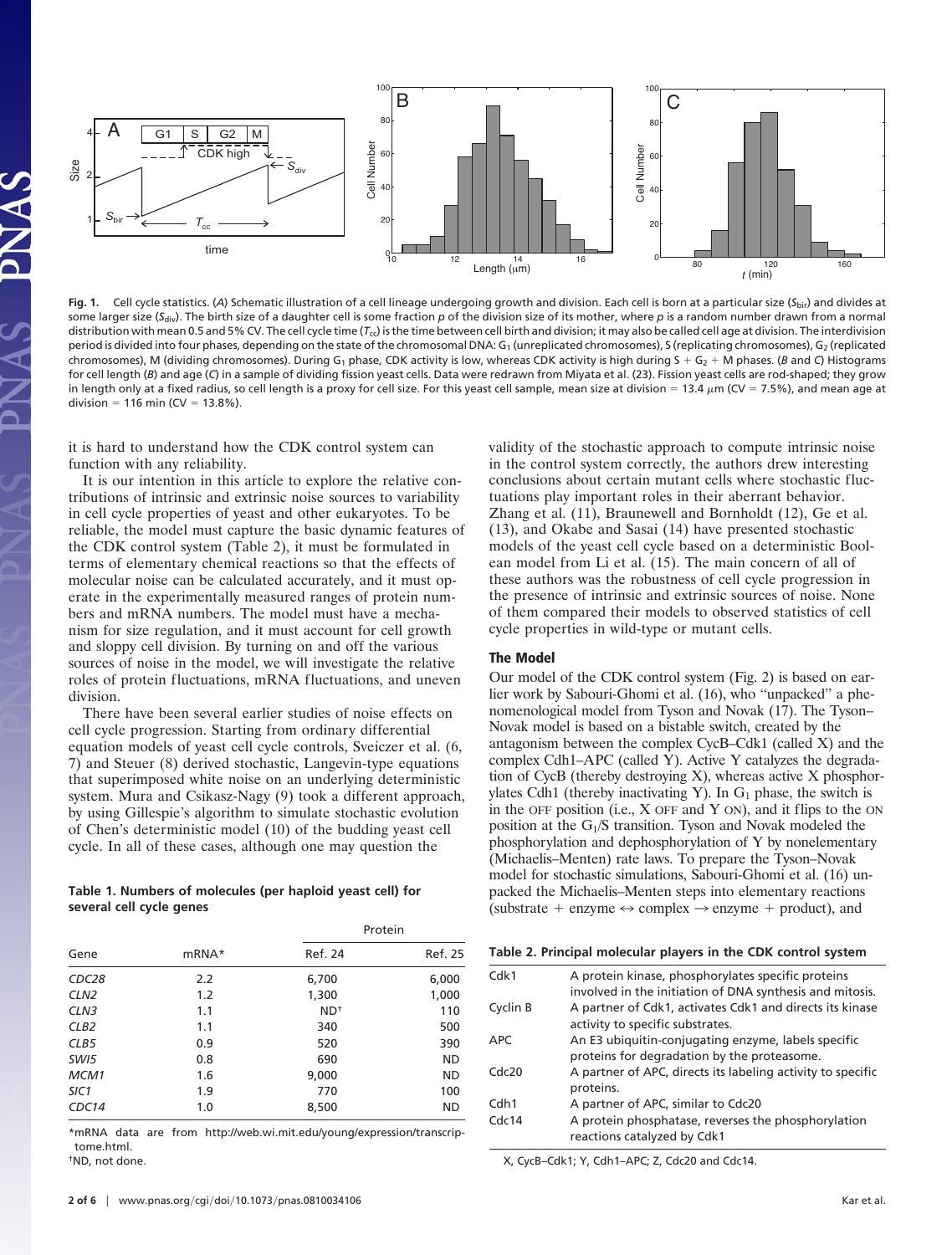

Fig. 2. Molecular mechanism regulating the activity of cyclin B-dependent protein kinase. X, CycB–Cdk1; Y, Cdh1—APC; Y<sub>P</sub>, phosphorylated (inactive) Y; Z, Cdc20 and Cdc14 (composite species); G, gene encoding Z; F, transcription factor controlling the expression of G; F<sub>P</sub>, phosphorylated form of F; H, enzyme that removes phosphate group from F<sub>P</sub>; (F<sub>P</sub>)<sub>2</sub>, dimeric form of F; C, Z gene bound to (F<sub>P</sub>)<sub>2</sub> and actively transcribing M<sub>Z</sub>, the messenger RNA for Z; M<sub>X</sub> etc., messenger RNAs for all other primary gene products in the model; four small circles, products of protein and mRNA degradation reactions. A T-shaped arrow with balls on the cross-bar indicates a reversible binding reaction. (*Inset*) Additional degradation reactions necessary to maintain approximately constant concentrations of total Y and F proteins during the cell cycle. We assume that the complex Y<sub>P</sub>–X has enough CDK activity to drive DNA synthesis but not mitosis; only the free form of X is sufficient to drive the cell into mitosis.

their article should be consulted to see how this unpacking must be done to maintain bistability of the switch.

The Sabouri-Ghomi model deals only with the  $G_1/S$  transition (X OFF  $\rightarrow$  X ON) and how it is triggered by an increase in cell size. To model a complete cell cycle, we need a mechanism for the  $M/G_1$  transition (X ON  $\rightarrow$  X OFF). Tyson and Novak (17) attribute this transition to the action of a pair of proteins, Cdc20 and Cdc14. High activity of X (CycB–Cdk1) in M phase promotes the synthesis and activation of Cdc20, which in turn promotes the activation of Cdc14 (a phosphatase). Cdc14 dephosphorylates and activates Cdh1–APC (Y). In the Tyson–Novak model, Cdc20 and Cdc14 are lumped together into a single variable Z, and the production rate of Z is given by a Hill function (another phenomenological, nonelementary rate law), depending on the activity of X. In the same spirit as Sabouri-Ghomi et al., we unpack the Hill function in terms of a transcription factor, F, that is phosphorylated by X and then forms a dimer  $(FP)_2$ , that binds to and up-regulates expression of the gene encoding Z. Each step in the unpacked mechanism is assumed to be elementary (at the level of detail appropriate to this model), with kinetics given by the law of mass action.

The model of the CDK control system that we use here is given in full detail in Fig. 2. The mass action rate laws corresponding to this mechanism are written in full in Table S1 in the *[SI Appendix](http://www.pnas.org/cgi/data/0810034106/DCSupplemental/Appendix_PDF)*, and the rate constant values we employ are given in Table S2 in the *[SI Appendix](http://www.pnas.org/cgi/data/0810034106/DCSupplemental/Appendix_PDF)*. Details on how we carry out deterministic and stochastic simulations of the model are provided in the *[SI Appendix](http://www.pnas.org/cgi/data/0810034106/DCSupplemental/Appendix_PDF)*, with programs provided in [Data](http://www.pnas.org/content/vol0/issue2009/images/data/0810034106/DCSupplemental/SD1.txt)[set S1,](http://www.pnas.org/content/vol0/issue2009/images/data/0810034106/DCSupplemental/SD1.txt) [Dataset S2,](http://www.pnas.org/content/vol0/issue2009/images/data/0810034106/DCSupplemental/SD2.txt) and [Dataset S3.](http://www.pnas.org/content/vol0/issue2009/images/data/0810034106/DCSupplemental/SD3.txt) Our full model has several additional features worth highlighting. (*i*) All variables are given as total numbers of molecules per cell, e.g.,  $N_X$  = total number of ''free'' (uncomplexed) molecules of X per cell. (*ii*) We take into account the continuous increase in cell

volume during the cell cycle and the attendant dilution of molecular concentrations in the cell. (*iii*) We include synthesis and degradation of all proteins in the model, to maintain, where appropriate, the Tyson–Novak assumption of constant total concentrations of species like Y and F. Protein synthesis rates are proportional to cell volume,  $V(t)$ , because the number of ribosomes in a cell increases as the cell grows. (*iv*) We include mRNAs for all primary gene products in the model. We have chosen rate constant values to give absolute numbers of protein and mRNA species in decent agreement with experimental measurements. Because thousands of copies of each protein species must be made from only  $\approx$  1 specific mRNA molecule per cell during a 100-min cell cycle, we must assume very fast translation rates (20–50 protein molecules per mRNA molecule per min). The polypeptide chain elongation rate in yeast cells is  $\approx 10$  aa per s (18), so it takes  $\approx 1$ min to make a molecule of cyclin B. With 10–20 ribosomes per mRNA, we can get close to the translation rates assumed in the model. (*v*) The synthesis rate of cyclin B mRNA (species  $M_X$  in Fig. 2) is assumed to be proportional to cell size. This assumption makes the total amount of CycB (relative to the total amount of Cdh1) increase as the cell grows, which induces the  $G_1/S$  transition when the cell reaches a threshold size. This is the basis of ''size control'' in the model.

#### **Results**

**Deterministic Simulation.** To establish a baseline, we first carry out a completely deterministic simulation (Fig. 3 *A* and *B*) of the model with precise division in half. There is no variability whatsoever (Table 3, row 1).

In Fig. 3*C* we plot a one-parameter bifurcation diagram for the deterministic CDK control mechanism. For small values of *V*, the CDK control system has a unique stable steady state, corresponding to  $G_1$  phase of the cell cycle  $(X$  OFF, Y ON). For *V* near 25 fL, the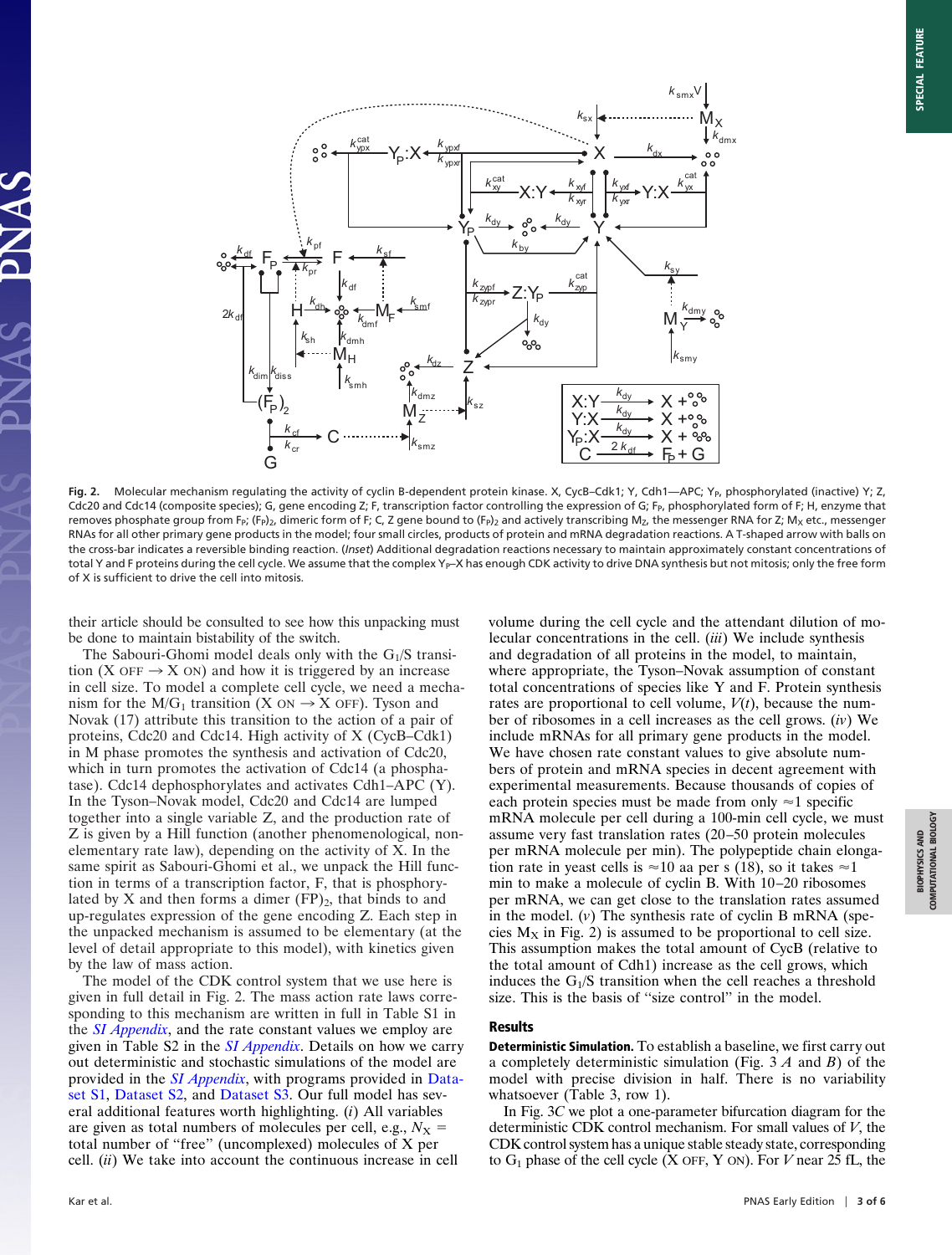

**Fig. 3.** Deterministic simulations of the model. (*A*) Time courses for total amounts of cyclin B protein (*X*T, black line), Cdc20 protein (*Z*T, red line), and unphosphorylated Cdh1 protein ( $\hat{Y}$  blue line). (B) Time courses for free (uncomplexed) X (red line), Y<sub>P</sub>–X (gray line), and cell volume (blue line). (C) The figure 8-shaped curve (red) is a cell cycle trajectory created by plotting, parametrically in *t*, the curves for *X*T(*t*) and *V*(*t*) from *A* and *B*, respectively. The small arrows indicate the direction of motion around this trajectory. Cell division is indicated by the abrupt jump from *V* = 29.8 to *V* = 14.9, which is triggered when  $\hat{Y}$  increases above 1,200 molecules. The S-shaped curve (blue) is a one-parameter bifurcation diagram (computed by using XPP-AUTO) for steady-state solutions of the molecular control system, treating cell size (*V*) as a bifurcation parameter. Solid line, stable steady state; dashed line, unstable steady state. The two black lines above and below the unstable steady-state curve indicate the presence of stable limit cycle oscillations for *V* 25; the *Upper* (*Lower*) curve indicating the maximum (minimum) value of *X<sub>T</sub>* on the limit cycle for a particular value of *V*. (Inset) Period of limit cycle oscillations as a function of cell size. The control system generates oscillations by homoclinic (infinite period) bifurcations at  $V = 25$  and  $V = 74$ .

control system undergoes a homoclinic bifurcation to stable, largeamplitude, limit cycle solutions. [At very large size,  $V = 74$  fL, the limit cycles are lost by another bifurcation to a stable M phase state (X ON, Y OFF) of the cell cycle.] The narrow region of three steady states ( $23 \text{ fL} < V < 25 \text{ fL}$ ) is created by the antagonistic relationship between CycB (X) and Cdh1 (Y). The limit cycle oscillations are driven by the negative feedback loop, whereby X up-regulates Z, which activates Y, which destroys X. The homoclinic bifurcation is a confluence of a saddle-node bifurcation of the antagonistic feedback loop with an infinite-period closed orbit of the negativefeedback loop.

In Fig. 3*C* we have superimposed on the bifurcation diagram a ''cell cycle trajectory,'' which is created by plotting (parametrically in *t*) the curve for  $X_T(t)$  from Fig. 3*A* against the curve for *V*(*t*) from Fig. 3*B*. Fig. 3*C* shows how progression through the cell cycle in our model is related to the homoclinic bifurcation that separates the G<sub>1</sub> stable steady state from the  $S + G_2 + M$  stable limit cycle. The newborn cell ( $\approx$ 15 fL) is so small that the only stable attractor for the CDK control system is the  $G_1$  steady state. Hence, the newborn cell waits in  $G_1$  phase (with unreplicated DNA) until it grows large enough to surpass the homoclinic bifurcation point. At that point, the  $G_1$  stable steady state disappears (by coalescing with an unstable saddle point) and is replaced by a stable limit cycle. The CDK control system is attracted to the limit cycle (slowly at first, because this is a homoclinic bifurcation). As Cdh1 is inactivated, the level of CycB rises, and the cell enters S phase. At first, CycB is mostly associated with phosphorylated Cdh1  $(Y_P-X)$ , but eventually the CycB level swamps the supply of Cdh1. Free CycB then drives the cell into mitosis and activates the transcription factor (F) for Cdc20 (Z). As Z increases, it activates the phosphatase (Cdc14) that dephosphorylates Cdh1 ( $Y_P \rightarrow Y$ ). Active Cdh1 now destroys CycB, and this is the signal for the cell to divide. Cell division corresponds to the abrupt down-jump from  $V = 30$  fL to 15 fL on the cell cycle trajectory.

The deterministic model exhibits the robust general properties that we expect of cell cycle progression. S phase and M phase alternate because the cell must enter S phase (the initial rise of  $X<sub>T</sub>$  after passing the homoclinic bifurcation point) before it can enter mitosis (when free X, uncomplexed with  $Y_{P}$ , finally accumulates). Then the cell must destroy  $X$  and return to  $G_1$ phase before it can initiate another round of DNA synthesis. Also, this mechanism automatically ensures that the cell cycle time is equal to the mass doubling time. Because the cell divides

| Row               |                         | Cycle time, min |                                       | Size at division, fL                |       | Size at birth, fL                   |       | Avg. no. of<br>Cdc20 mRNA | Avg. no. of<br>CycB protein |
|-------------------|-------------------------|-----------------|---------------------------------------|-------------------------------------|-------|-------------------------------------|-------|---------------------------|-----------------------------|
|                   | Type of noise           | Mean            | CV, %                                 | Mean                                | CV. % | Mean                                | CV, % | molecules                 | molecules                   |
| 1                 | Deterministic           | 115.5           | $\mathbf{0}$                          | 29.9                                | 0     | 14.9                                | 0     | 0.48                      | 1,054                       |
| 2                 | Full stochastic         | 115.8           | 13.8                                  | 29.2                                | 8.4   | 14.6                                | 9.8   | 0.52                      | 1,062                       |
| $3a*$             | Only extrinsic          | 116.1           | 4.9                                   | 30.0                                | 1.9   | 14.9                                | 5.3   | 0.48                      | 1,051                       |
| 3b <sup>†</sup>   |                         | 116.1           | 5.1                                   | 29.9                                | 2.0   | 14.9                                | 5.3   | 0.46                      | 1,037                       |
| 4                 | Only intrinsic          | 115.5           | 13.0                                  | 29.1                                | 8.2   | 14.5                                | 8.2   | 0.51                      | 1,040                       |
| $5^{\ddagger}$    | Variance                |                 | $(13.0)^2 + (5.1)^2 \approx (13.8)^2$ | $(8.2)^2 + (2.0)^2 \approx (8.4)^2$ |       | $(8.2)^2 + (5.3)^2 \approx (9.8)^2$ |       |                           |                             |
| 6a <sup>§</sup>   | $\tau_{1/2} = 120$ s    | 115.5           | 32.8                                  | 26.3                                | 21.2  | 13.1                                | 21.8  | 0.54                      | 883                         |
| 6b <sup>5</sup>   | $\tau_{1/2} = 60 s$     | 115.7           | 24.9                                  | 27.7                                | 15.0  | 13.8                                | 15.8  | 0.52                      | 986                         |
| $7a$ <sup>1</sup> | $\tau_{X,Y} = 12,12$ s  | 115.7           | 14.4                                  | 29.6                                | 9.1   | 14.8                                | 10.4  | 0.58                      | 1,067                       |
| 7 <sup>h</sup>    | $\tau_{X,Y} = 12.120$ s | 115.3           | 23.7                                  | 29.3                                | 15.3  | 14.7                                | 16.2  | 0.49                      | 1,054                       |

#### **Table 3. Statistical properties of simulations**

\*Unequal division and strictly proportional distribution of protein and mRNA. †Unequal division and binomial distribution of protein and mRNA molecules.

 $^{\ddagger}$ (CV<sub>row4</sub>)<sup>2</sup> + (CV<sub>row3b</sub>)<sup>2</sup> = (CV<sub>row2</sub>)<sup>2</sup>.

<sup>§</sup>Varying half-life of constitutive mRNAs; compare with row 2, where  $\tau_{1/2} = 12$  s. <sup>1</sup>IHalf-lives of mRNAs for species X and Y,  $\tau_{1/2} = 300$  s for species M<sub>Z</sub>, M<sub>F</sub>, and M<sub>H</sub>.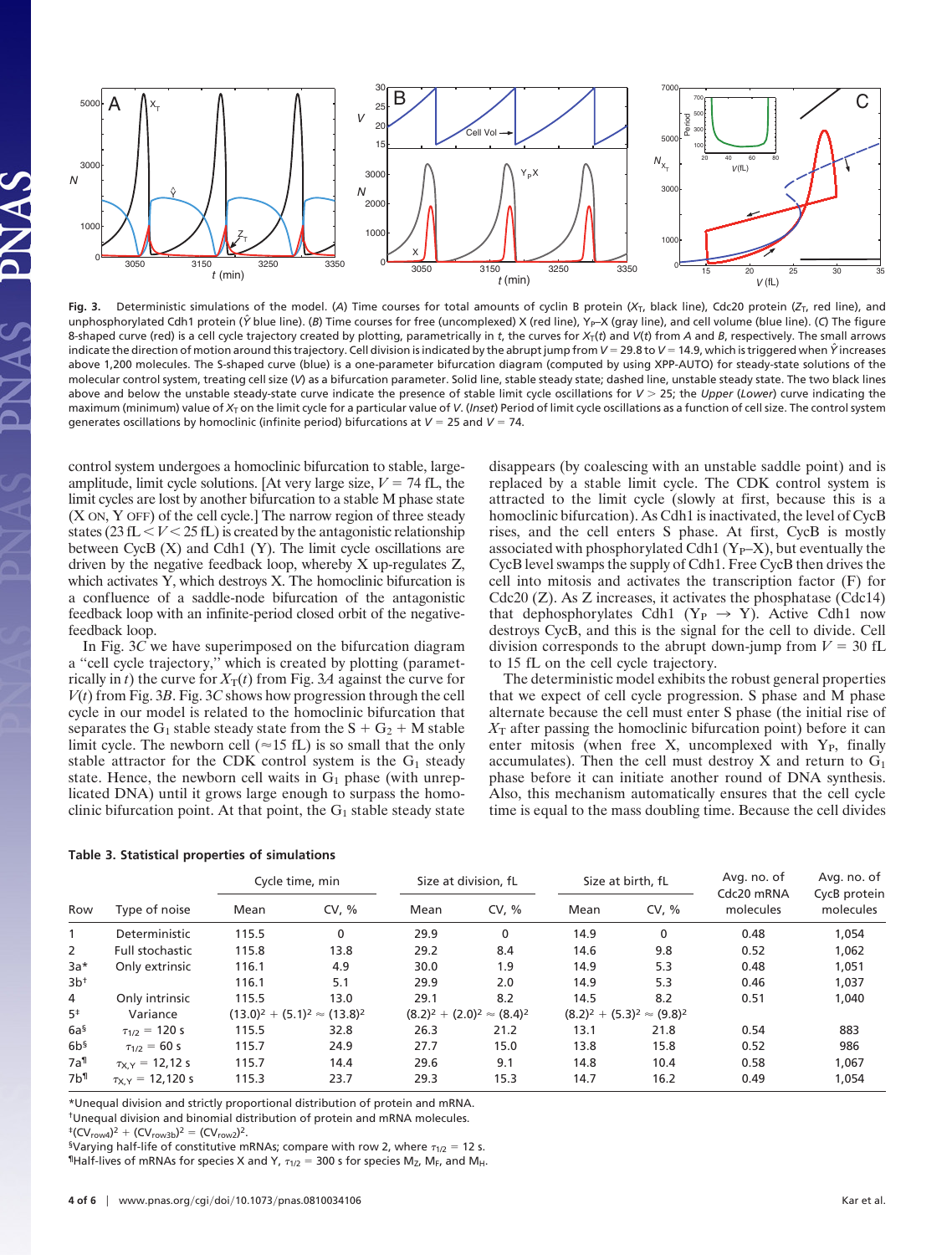

**Fig. 4.** Stochastic simulations of the full model. These simulations include both intrinsic noise (fluctuations in the molecular regulatory system) and extrinsic noise (uneven cell division and binomial distribution of protein and mRNA molecules to daughter cells at division). (*A*) Time courses for total amounts of regulatory proteins, as in Fig. 3A. (B) Time courses for amounts of mRNA species,  $M_Z$  (Upper) and  $M_X$  (Lower). As described in the text, we assume that  $M_Z$  has a half-life of 280 s, whereas M<sub>X</sub> (as well as all other mRNAs) has a much shorter half-life (12 s). (C) Series of stochastic cell cycle trajectories are superimposed on the bifurcation diagram of Fig. 3*C*.

in half at the  $M/G_1$  transition, the time between successive  $G_1/S$ transitions (passing the homoclinic bifurcation point, at the threshold cell size) must be exactly the time needed for cell size to increase 2-fold.

**Fully Stochastic Simulation.** Next, we compute a fully stochastic simulation of the model with intrinsic noise at both protein and mRNA levels and extrinsic noise caused by uneven division and binomial distribution of protein and mRNA molecules to sister cells. A few typical cell cycle trajectories are illustrated in Fig. 4*A*, and their projections onto the deterministic bifurcation diagram are plotted in Fig. 4*C*. Although progression through the cell cycle is now quite noisy, it still maintains its association with the homoclinic bifurcation, on which depend the fundamental, robust characteristics of the cell cycle.

The statistical properties of a large ensemble of simulated cells, summarized in Table 3 (row 2), reflect the characteristic sloppiness observed in populations of yeast cells (distributions of cycle time and sizes at division). The model is also in accord with typical average numbers of proteins and mRNAs per cell.

**Relative Effects of Intrinsic and Extrinsic Noise.** In Table 3 we also report the statistical properties of the model in the case of extrinsic noise only (row 3) or intrinsic noise only (row 4). In row 3, we simulate the CDK control system deterministically but allow for uneven division (CV $_{div}$  = 5%). The statistics in this case are quite similar whether or not molecules are distributed binomially to sister cells at division. In row 4, we simulate the CDK control system stochastically, assuming that cells divide precisely in half and distribute proteins and mRNAs evenly to sister cells. By comparing the statistical properties in rows 2, 3, and 4 of Table 3, we see that for most indicators,  $Var<sub>intrinsic</sub>$  $Var_{extrinsic}$  and  $Var_{full} \approx Var_{intrinsic} + Var_{extrinsic}$  (Table 3, row 5); that is to say, the two sources of noise contribute independently to the observed variability of cell cycle properties, with intrinsic noise being the primary source of variability.

**Role of mRNA Fluctuations in Intrinsic Noise Levels.** Next we investigate more closely how the measures of cell cycle variability depend on the turnover rate of mRNAs. According to the measurements of Holstege et al. (19), the mRNAs for cell cycle control genes in yeast cells have half-lives of 10–20 min. If we use such long half-lives for the mRNAs in our model, then the intrinsic noise of the model is unacceptably large. The results in Table 3, row 2, are computed for a half-life of  $M_Z$  of  $\approx$  5 min ( $k_{dmz}$ )  $= 0.15$  min<sup>-1</sup>) and all other mRNAs with a half-life of 0.2 min. We tried many different values for the half-life of these constitutive mRNAs. For much longer half-life (e.g., 1 or 2 min; Table 3, rows 6a and 6b), the intrinsic noise in the control system is much too large. To keep the noise at an acceptable level, it is necessary that the mRNAs for species X and Y turn over rapidly (half-life  $= 0.2$  min), whereas species Z, F, and H can have longer-lived mRNAs (5 min) (see Table 3, row 7a).

### **Discussion and Conclusion**

We have proposed a model of eukaryotic cell growth and division that realistically incorporates the major sources of variability in cell cycle progression. Intrinsic noise is reflected in a simple model of the CDK control system, based on a bistable switch between Cdh1–APC (a stabilizer of  $G_1$  phase of the cell cycle) and CycB–Cdk1 (the driving signal for  $S + G_2$  $+$  M phases of the cell cycle). The switch from  $G_1$  phase into S phase is controlled by growth to a threshold cell size, and the switch from M phase back to  $G_1$  is controlled by a negative feedback loop involving the ''mitotic exit'' proteins, Cdc20 and Cdc14. The interactions of the CDK control system are given by elementary chemical reactions that can be simulated accurately by Gillespie's stochastic simulation algorithm. Rate constant values are assigned to give realistic variations in numbers of molecules of each species during the cell cycle. mRNAs are included in the model so that we may study the effects of low mRNA numbers per cell and of mRNA turnover.

The interdivision time of yeast cells is known to be very sensitive to birth size (3). Large newborn cells have unusually short cell cycle times, whereas small newborn cells are unusually ''old'' at division. Hence, a major source of variability in cell cycle times is the distribution of cell sizes of newborn cells. This distribution reflects the variability of division sizes of mother cells and the unevenness of the cell division process itself. Uneven division is extrinsic to molecular fluctuations of the cell cycle control system, but variability of size at division depends in large part on intrinsic noise in the control system. A second source of extrinsic noise is the unequal partitioning of protein and mRNA molecules to sister cells at division. This effect is modeled as a binomial distribution process.

By studying the model under various circumstances, we reach a few general conclusions. Intrinsic and extrinsic sources of noise are mostly independent in their effects, and they both contribute significantly to the observed variability of cell cycle progression. Nonetheless, intrinsic molecular fluctuations in the control system are considerably noisier than extrinsic inequities in the division process. By far, the greatest source of intrinsic noise comes from low numbers of mRNA molecules reported for yeast cells, 0.5–5 mRNAs per